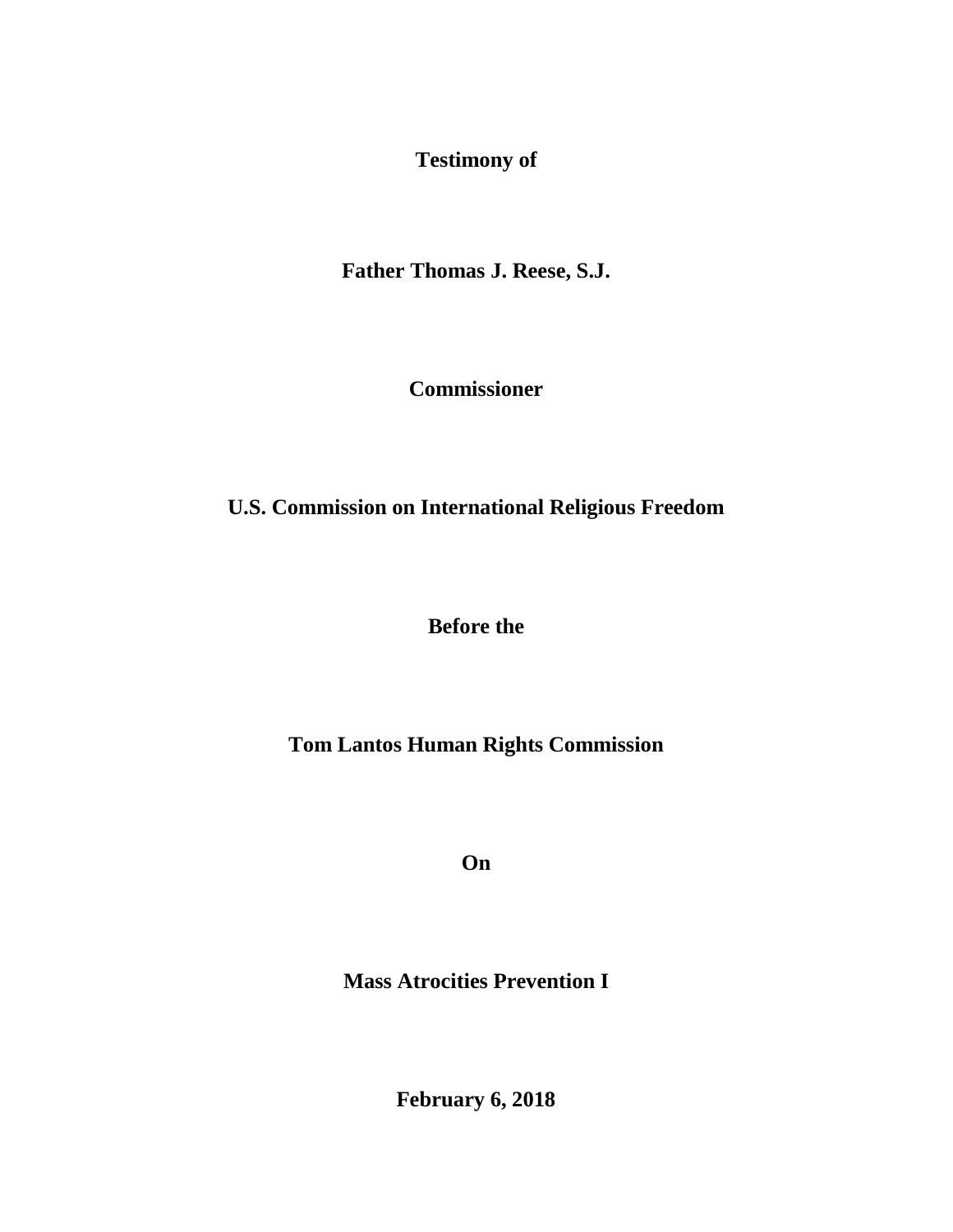I want to commend the Co-Chairs of the Tom Lantos Human Rights Commission, Representative James McGovern (D-MA) and Randy Hultgren (R-IL) for holding today's hearing on "Mass Atrocities Prevention I" and thank them for inviting me to testify. I am Father Thomas J. Reese, S.J., a Commissioner on the U.S. Commission on International Religious Freedom (USCIRF). USCIRF is an independent, bipartisan U.S. federal government commission created by the 1998 International Religious Freedom Act (IRFA). The Commission uses international standards to monitor the universal right of religion or belief abroad and make policy recommendations to the Congress, President, and Secretary of State.

Mass atrocities prevention is a vitally necessary and challenging issue to address. Not only are the stakes high, with millions of lives and the stability of entire regions at stake, but consensus on even basic definitional issues has been elusive. In addition, effective solutions are difficult to achieve. Situations where atrocities occur, or are at risk of occurring, are complex, and competing national and international interests can trump attention to and action on them and, candidly, can sap the political will to step up and take action.

However, we cannot become bystanders one of the most important issues of our time. As a nation and member of the international community, the U.S. government must seek to proactively seek to prevent mass atrocities by timely addressing the harbingers of these atrocities and effectively responding to them once they occur. The case for the U.S. government to fulfill this responsibility is clear, especially given the following examples of mass atrocities:

- A massive crisis is unfolding in **Burma** and **Bangladesh**. The Burmese military and security forces' brutal response to October 2016 and August 2017 attacks on border guard and law enforcement personnel Rohingya Muslim insurgents carried out included indiscriminate and disproportionate acts against innocent civilians, including children, such as looting, burning, and destroying property; arbitrary detentions and arrests; rape and other sexual violence; enforced disappearances; and extrajudicial killings. U.S. and United Nations officials have characterized the abuses as an ethnic cleansing. The violence, which nonstate actors also perpetrated, first prompted 74,000 Rohingya Muslims to flee to Bangladesh, followed by upwards of 688,000, a number that continues to grow. The crisis is the culmination of decades of persecution and discrimination against Rohingya Muslims by successive governments, the military, and societal actors in Burma
- The **Islamic State of Iraq and Syria (ISIS)** has posed an existential threat to religious minorities, having committed genocide against groups including Yazidis, Christians, and Shi'a Muslims in **Iraq** and **Syria**, and crimes against humanity against these and other ethnic and religious groups. In Iraq, in the aftermath of liberation of areas from ISIS, human rights groups have documented discrimination, torture, and reprisal killings of Sunni Muslims suspected of being ISIS sympathizers. Iraq has long suffered from sectarian tensions, which have adversely affected human rights and religious freedom conditions, and helped create the conditions for ISIS' rise. The collective actions in Syria of the al-Assad regime, elements of the armed opposition, and U.S.-designated terrorist groups also contributed to the human rights crisis in Syria.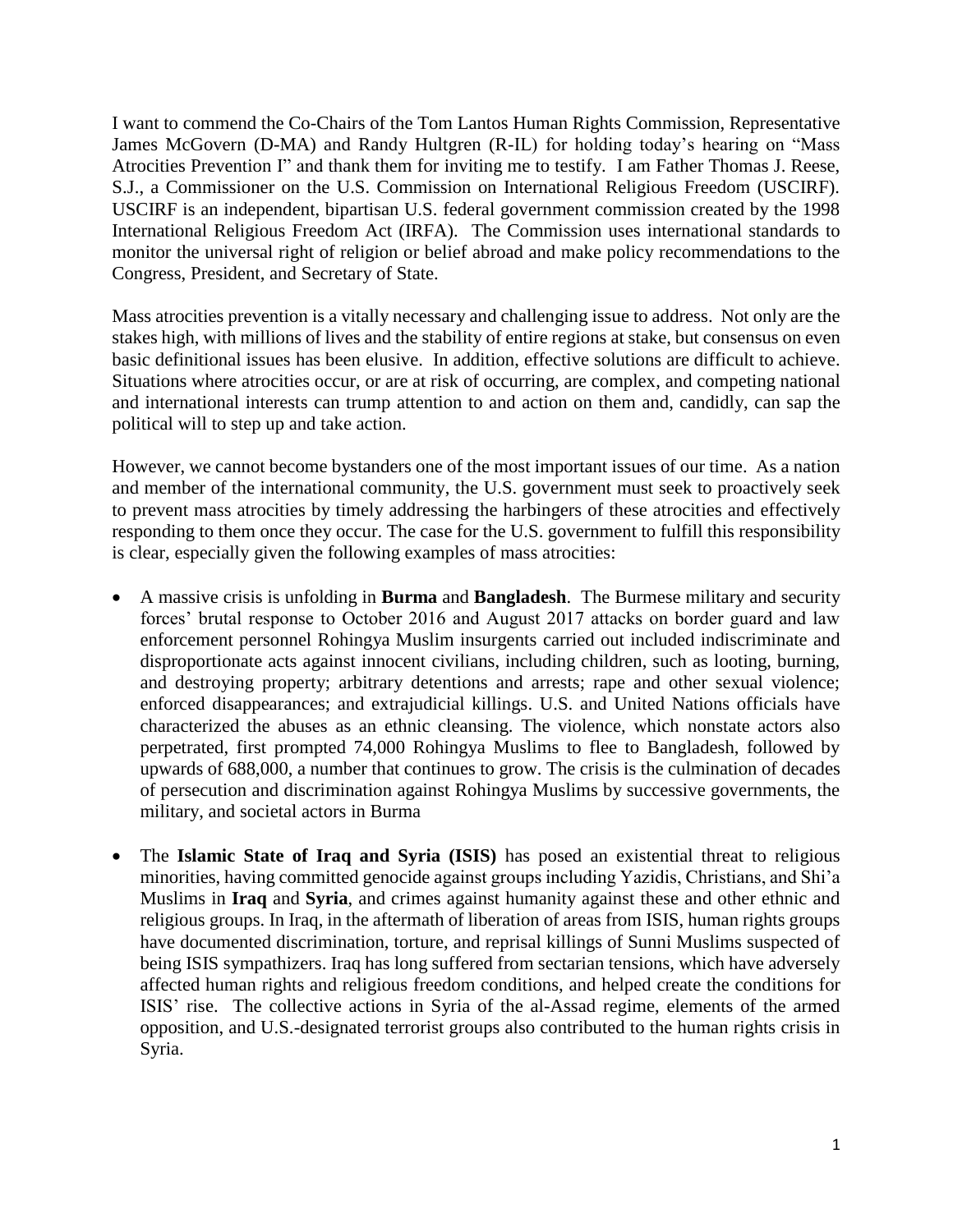• In **North Korea**, the regime, guided by an extreme ideology, arrests, tortures, imprisons and executes anyone, including religious believers, whom it views as threats to the power of the leader. In fact, a 2014 U.N. commission of inquiry found "systematic, widespread, and gross human rights violations that include extermination; enslavement; torture; imprisonment; rape, forced abortions, and other sexual violence; persecution on political, religious, racial, and gender grounds; the forcible transfer of populations; and knowingly causing prolonged starvation." These mass atrocities take place in the absence of an armed conflict. A U.N. Commission on Inquiry on Human Rights in the Democratic People's Republic of Korea concluded that North Korea has committed crimes against humanity.

These examples underscore the need for the U.S. government and international community to work to prevent mass atrocities, taking actions that help save lives, safeguard communities, and rebuild societies. During my testimony, I will review the different kinds of mass atrocities; discuss examples of governments and non-state groups targeting religious minority communities for mass atrocities; highlight several situations where religious freedom violations may suggest a risk of mass atrocities; and recommend potential Congressional and Executive Branch actions that I hope will be explored more fully in future hearings.

## **What are Mass Atrocities**

While definitions matter, there is no formal legal definition of mass atrocities, with the consensus being that mass atrocities are large scale and systematic violence, deliberately inflicted against civilians. The legal categories most often associated with mass atrocities are genocide, crimes against humanity, and war crimes. Ethnic cleansing also is considered a mass atrocity, but does not have a legal codification. Also, the conceptual boundaries between these terms can be unclear.

• Genocide: *The United Nations Convention on the Prevention and Punishment of the Crime of Genocide* in Article II states that genocide means any of the following acts committed with intent to destroy, in whole or part, a national, ethnical, racial or religious group by: killing members of the group; causing serious bodily or mental harm to members of the group; deliberately inflicting on the group conditions of life calculated to bring about its physical destruction in whole or in part; imposing measures intended to prevent births with the group; or forcibly transferring children of the group to another group.

Article III lists the following acts as punishable: genocide; conspiracy to commit genocide; direct and public incitement to commit genocide; attempt to commit genocide; complicity in genocide.

• Crimes against Humanity: *The Rome Statute of the International Criminal Court*, which the United States has not ratified, states that crimes against humanity mean any of the following acts when committed as part of a widespread or systematic attack directed against any civilian population, with knowledge of the attack: murder; extermination; enslavement; deportation or forcible transfer of population; imprisonment or other severe deprivation of physical liberty in violation of fundamental rules of international law; torture; rape, sexual slavery, enforced prostitution, forced pregnancy, enforced sterilization, or any other form of sexual violence of comparable gravity; persecution against any identifiable group or collectivity on political,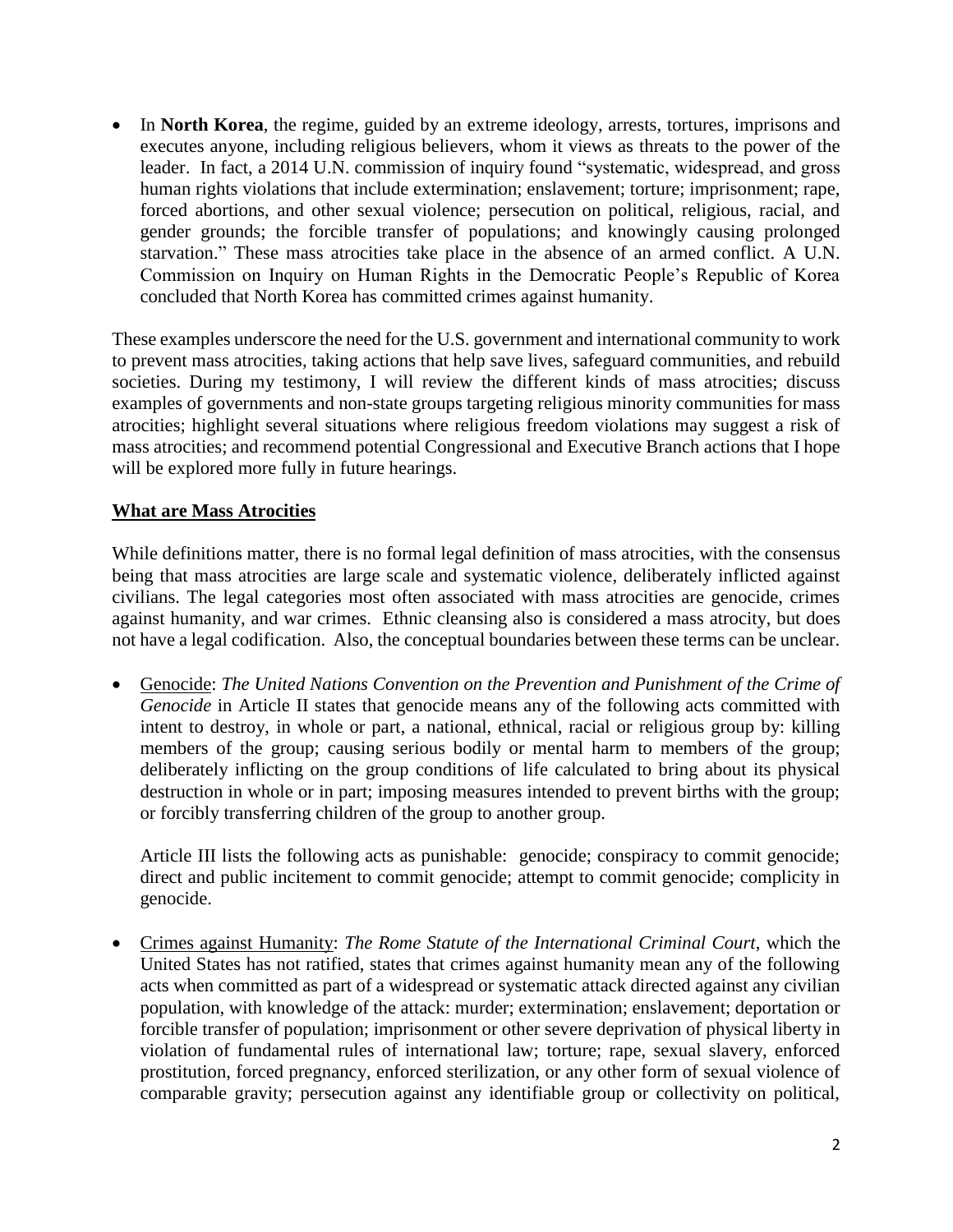racial, national, ethnic, cultural, religious, gender, or other grounds that are universally recognized as impermissible under international law; enforced disappearance of persons; the crime of apartheid; other inhumane acts of a similar character intentionally causing great suffering, or serious injury to body or to mental or physical health.

- War Crimes: According to *The Rome Statute*, war crimes mean any of the following acts against persons or property protected under the provisions of the relevant Geneva Convention: willful killing; torture or inhuman treatment, including biological experiments; willfully causing great suffering or serious injury to body or health; extensive destruction and appropriation of property, not justified by military necessity and carried out unlawfully and wantonly; compelling a prisoner of war or other protected person to serve in the forces of a hostile Power; willfully depriving a prisoner of war or other protected person of the rights of fair and regular trial; unlawful deportation or transfer or unlawful confinement; taking of hostages; and other serious violations of the laws and customs applicable in international armed conflict, within the established framework of international law, including namely, any of the following acts: intentionally directing attacks against the civilian population as such or against individual civilians not taking direct part in hostilities; and intentionally directing attacks against civilian objects, that is, objects which are not military objectives. (The Statute continues by listing other acts.)
- Ethnic Cleansing: Ethnic cleansing is the deliberate and systematic removal of an ethnic or religious group from a specific geographical area. The UN Security Council in 1994 confirmed a 1992 United Nations Report (*Final Report of Experts Established Pursuant to the United Nations Security Council Resolution 780*) that ethnic cleansing is a purposeful policy designed by one ethnic or religious group to remove by violent and terror-inspiring means the civilian population of another ethnic or religious group from certain geographic areas.

Mass atrocities have taken place during armed conflicts and in the absence of conflicts, perpetrated by governments (through their actions or omissions), or their proxies or non-state actors. Individuals and groups can be targeted based on their national, racial, religious, ethnic or other affiliations. The kinds of atrocities vary and can include systematic killings and abductions, enslavement and forced labor, displacement, aerial bombardment, torture, starvation, use of chemical weapons and rape. And the motives also can vary, reflecting an area's or country's history and circumstances, and can change over time, among individuals, and within one mass atrocity event.

The diversity of past mass atrocities suggests that future atrocities may have different characteristics, especially given changing political, economic, and social forces, and new ideologies and technology. This variability makes it especially challenging to predict future atrocities and propose effective actions.

Many believe, and USCIRF agrees, that using the concept of "mass atrocities" usefully broadens the discussion and debate. For many years, public policy and advocacy focused exclusively on genocide, given the power of the word and the pressure it brings to bear on the world community to act to protect the victimized group.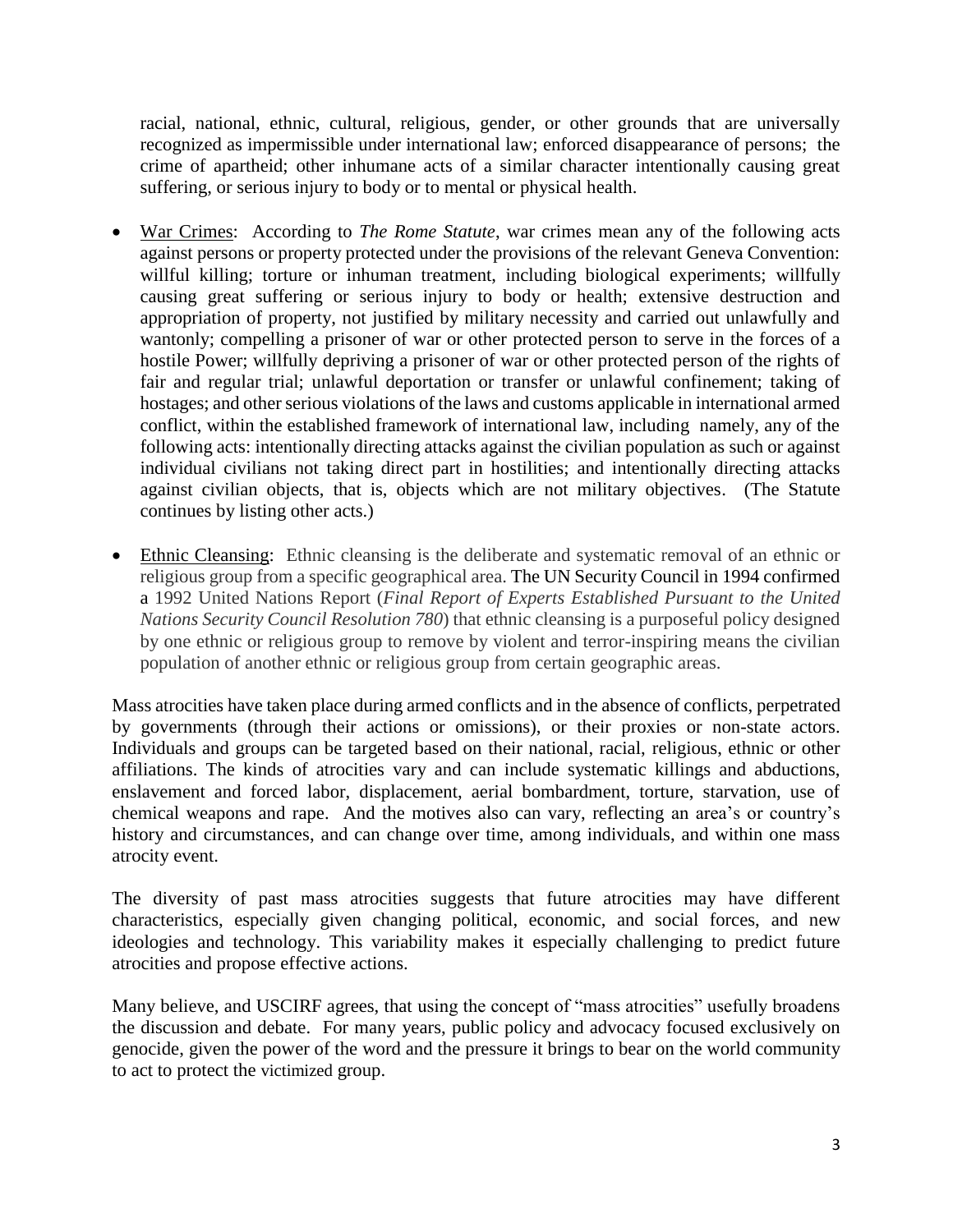Yet, it is important to recognize that a declaration of genocide does not impose any new obligations. As a signatory, along with over 140 other nations, to the [1948 Convention on the](http://www.ohchr.org/EN/ProfessionalInterest/Pages/CrimeOfGenocide.aspx)  [Prevention and Punishment of the Crime of Genocide,](http://www.ohchr.org/EN/ProfessionalInterest/Pages/CrimeOfGenocide.aspx) the United States "undertake[s] to prevent and to punish the crime of genocide." However, the Convention does not specify what this obligation entails, and the U.S. government has interpreted the legal requirement to prevent genocide being limited to a signatory's own territory.

The day before then-Secretary of State Kerry's March 17, 2016 announcement that ISIS is responsible for genocide, the State Department spokesperson [said](https://www.state.gov/r/pa/prs/dpb/2016/03/254764.htm) that "acknowledging that genocide or crimes against humanity have taken place in another country would not necessarily result in any particular legal obligation for the United States." He also stated that "[the Genocide Convention] does create obligations on states to prevent genocide within their territory and [to] punish genocide, so there is the accountability aspect of it."

After the Secretary's statement, State Department officials [said](https://www.washingtonpost.com/world/national-security/kerry-declares-islamic-state-has-committed-genocide/2016/03/17/35eaa5e6-ec3e-11e5-a6f3-21ccdbc5f74e_story.html?utm_term=.9ec7c03a31da) "that the finding imposes no new obligations beyond what is already being done but that it could 'galvanize' other countries to step up the battle against the Islamic State." Some non-governmental experts agree with this assessment of the legal implications of the genocide finding. For example, Gregory Stanton, president of Genocide Watch and a past president of the International Association of Genocide Scholars, [told](https://www.washingtonpost.com/news/acts-of-faith/wp/2016/02/24/some-are-pushing-to-call-the-islamic-states-actions-genocide-what-would-that-mean/?utm_term=.752e0b2dd979) the Washington Post in February 2016, "There is a misconception about the word. The Genocide Convention doesn't require us to do anything." In the same article, Cameron Hudson, director of the U.S. Holocaust Memorial Museum's center for genocide prevention, said that "the debate over the word is somewhat misplaced, as it's not clear that it would mandate or change anything on the ground."

However, at least one expert disagrees with the United States' territorial interpretation of the duty to prevent. John Heieck of the University of Kent has [asserted,](http://opiniojuris.org/2016/04/06/daesh-and-the-duty-to-prevent-genocide/) based on the International Court of Justice's opinion in the Bosnian Genocide case, that "the scope of the duty to prevent genocide is determined by the 'due diligence standard,'" which "provides that, if a State has the capacity to effectively influence the genocidal actors and the knowledge that genocide is imminent or ongoing, the State has a legal duty to use its best efforts within the means available to it to prevent the genocide from occurring or continuing."

Notwithstanding the legal debate over the consequences of a genocide declaration, it is in the U.S. national interest to understand the complexities of mass atrocities and which groups are likely to be targets, and develop policies and programs to prevent these atrocities and respond effectively to them once they take place. Congress has an important role to play in this process.

## **Religious Minority Communities as Targets of Mass Atrocities**

Religious minority groups in countries around the world are likely targets of mass atrocities, vulnerable to discrimination and violence from both governments and non-state actors. These actions, as is evident from the examples below, threaten the lives of millions, destabilize nations and regions, encourage extremism, and threaten U.S. national interests.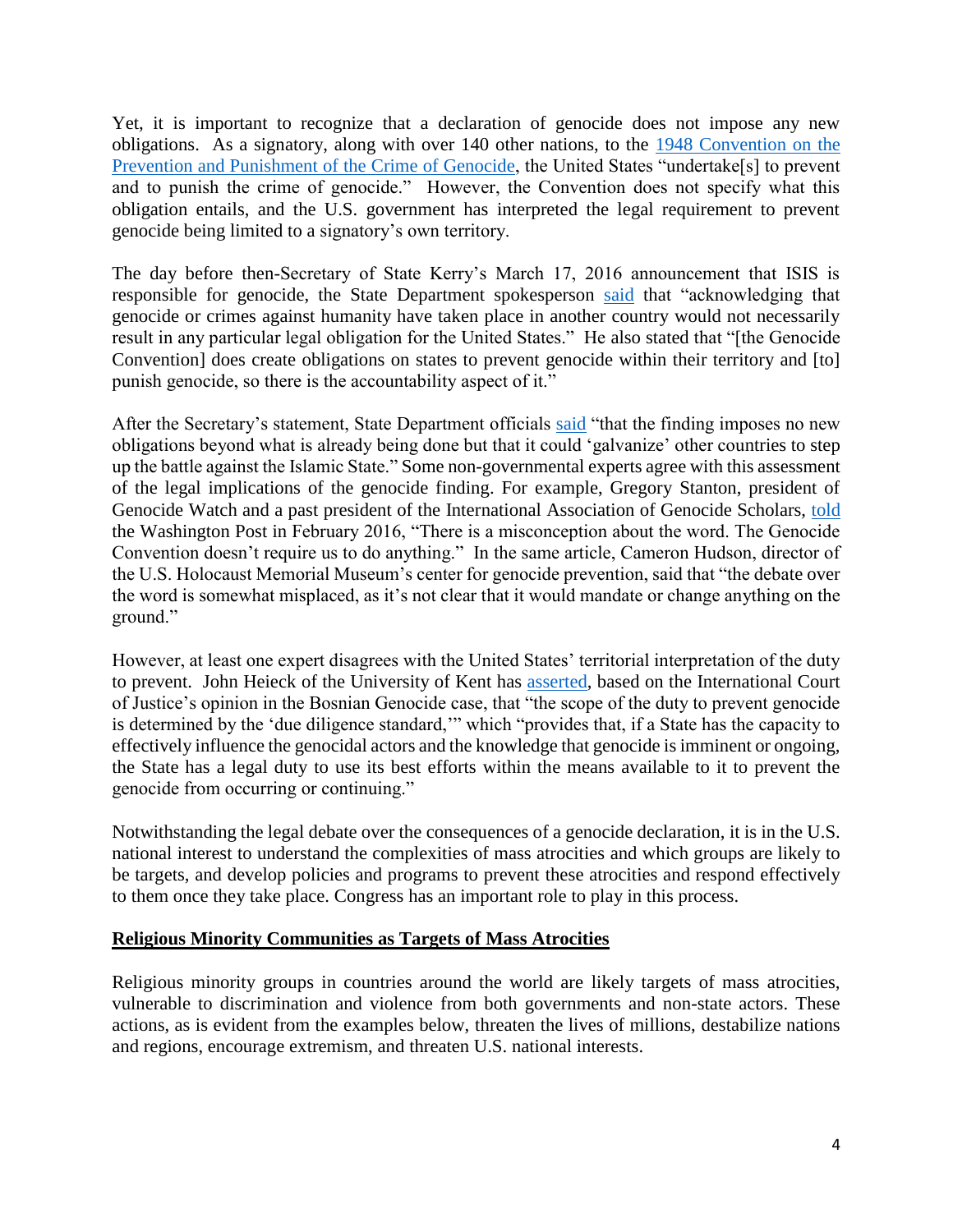**Burma:** The Burmese military in 2017 brutally responded to Rohingya insurgents who targeted security personnel. While both committed human rights abuses, the scale of the military and security forces' abuses in Rakhine State overwhelms those of the insurgents. The crackdown by the military and security forces, aided by local Buddhists acting as vigilantes, prompted more than 700,000 Rohingya to flee to Bangladesh, and included indiscriminate and disproportionate acts against innocent civilians, including children, such as looting, burning, and destroying property; arbitrary detentions and arrests; rape and other sexual violence; enforced disappearances; and extrajudicial killings. The humanitarian crisis deepened for the Rohingya Muslims and others who remained in Rakhine State after Burma blocked deliveries of virtually all humanitarian assistance. The government also disallowed access by international human rights monitors and independent media to northern Rakhine State, making it difficult to assess conditions there, and rebuffed all of the United Nations' attempts to investigate human rights abuses.

While the human rights and humanitarian crisis in Rakhine State, including religious freedom violations, is unique in scope and scale to Rohingya Muslims, it is nonetheless symptomatic of the endemic abuses both state and nonstate actors long have perpetrated against religious and ethnic minorities in Burma. For nearly seven decades, anyone not belonging to the majority Bamar ethnic group or the majority Buddhist faith has been at risk of discrimination, deprivation of rights, imprisonment, and violence, particularly violence stemming from the military's longstanding conflicts with ethnic armed organizations. Extreme nationalist sentiment among some Buddhists continues to drive enmity toward Muslims in Burma.

In November 2017, a USCIRF delegation travelled to Burma to meet with government officials, civil society, and religious representatives. In January 2018, USCIRF staff travelled to Dhaka and Cox's Bazar, in Bangladesh, to gather information on the situation of Rohingya Muslim refugees, as a deeply flawed repatriation plan that Bangladesh brokered, and the United Nations and aid groups have strongly criticized, has stalled. USCIRF cannot stress enough that any and all returns must be voluntary, and appropriate safeguards must be put in place to guarantee Rohingya Muslims safety, security, and a credible path to citizenship. USCIRF also would like to commend the Herculean efforts the government of Bangladesh has undertaken to, not only provide a safe space for Rohingya Muslim refugees, but also permit them the greatest degree of religious freedom most of them have ever known.

In Cox's Bazar, USCIRF visited two of the camps for Rohingya refugees, Kutupalong and Nayapara. Kutupalong is currently the world's largest refugee camp and Bangladesh's fourth largest city. USCIRF met with 63 Rohingya refugees (19 women and 44 men), to learn about conditions both in Burma and in the camps.

The U.S. government last designated Burma as a "Country of Particular Concern" (CPC) for systematic, egregious, ongoing religious freedom violations in December 2017 and has: repeatedly condemned the attacks in northern Rakhine State; called on the Burmese military to cease its atrocities against Rohingya Muslims; terminated travel waivers for current and former military leaders; rescinded invitations to U.S.-sponsored events; and cut off U.S. assistance programs to military and security personnel who took part in the abuses. After visiting Burma in November 2017, Secretary of State Tillerson issued a press release characterizing the situation in northern Rakhine state as ethnic cleansing. In December, President Donald Trump signed an Executive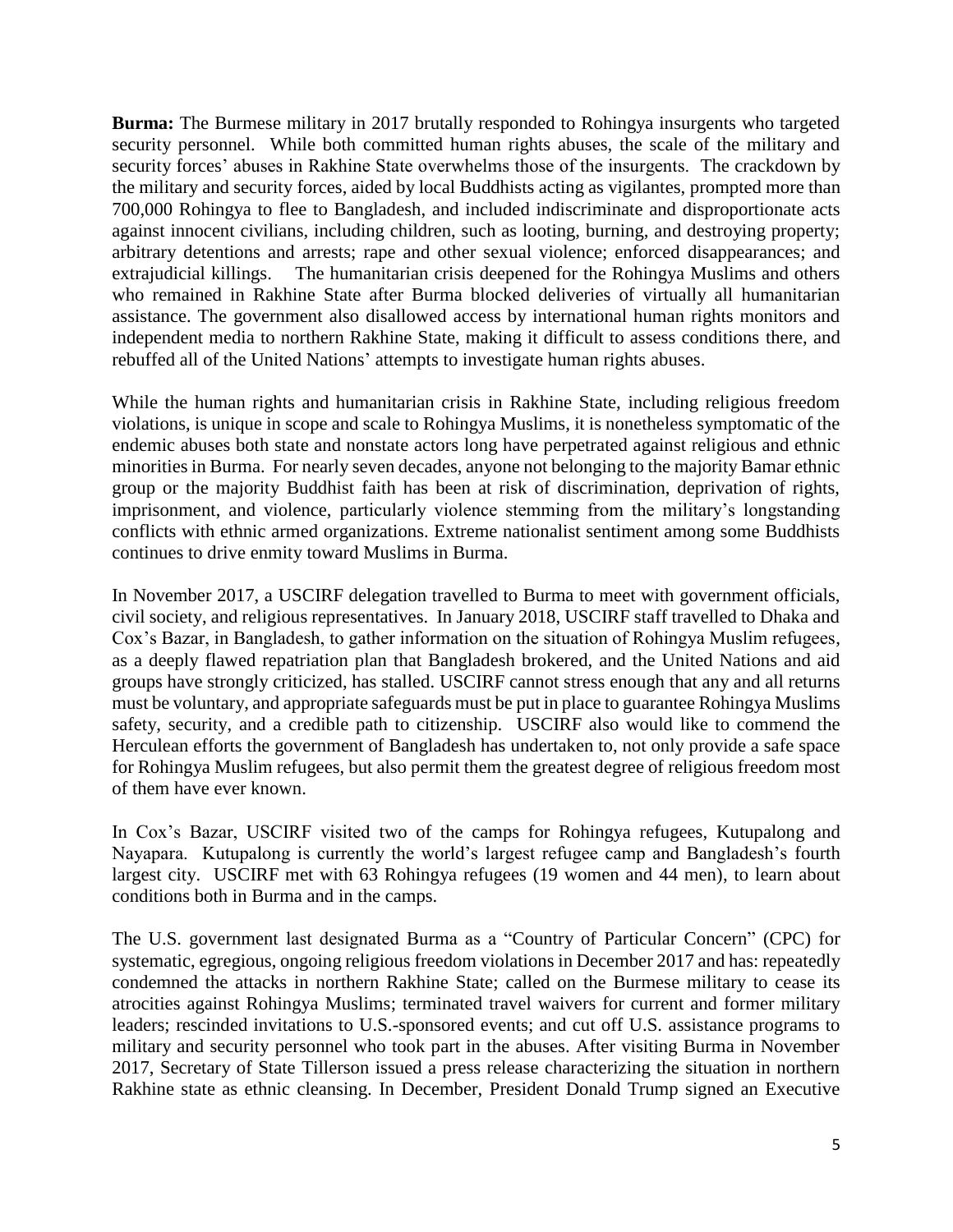Order sanctioning General Maung Soe, former head of the Burmese army's Western Command, under the Global Magnitsky Human Rights Accountability Act (P.L. 114-328), for overseeing military operations and myriad human rights abuses in Rakhine State. Between August and November 2017, the U.S. government reported providing more than \$87 million in humanitarian assistance for the Rakhine State crisis, including assistance to Bangladesh for hosting the vast majority of Rohingya Muslim refugees.

Given the mass atrocities committed against Rohingya Muslims in Burma, USCIRF supports the continued CPC designation of Burma and the use of targeted sanctions against General Maung Maung Soe, and urges additional targeted sanctions against officials, agencies, and units, involved in the brutal campaign against the Rohingya. USCIRF also recommends that the U.S. government:

- Work with bilateral and multilateral partners to bring concerted pressure on Burma's government and military to allow an independent investigation into the root causes of and human rights violations in conflict areas like Rakhine, Kachin, and Shan states, and hold accountable perpetrators or inciters of these abuses;
- Retain the position of the U.S. Special Representative and Policy Coordinator for Burma and ensure that religious freedom is a priority for that office;
- Work with Burma's government in support of a credible path to citizenship for Rohingya Muslims, ensure their freedom of movement, and restore their political rights to vote and run for office; and
- Use the term "Rohingya" both publicly and privately, which respects the right of Rohingya Muslims to identify as they choose.

**Iraq:** Iraq long has suffered from sectarian tensions, with developments since the U.S. invasion in 2003 leading to a severely bifurcated society and deadly tensions between the Shi'a and Sunni communities, now including Kurdish Sunni Muslims after the September 25 KRG independence referendum. Saddam Hussein's favoritism of the Sunni population and former Prime Minister Nouri al-Maliki's favoritism of the Shi'a population helped create these divisions and distrust between the two communities. Since 2014, Prime Minister Haider al-Abadi has attempted to reverse former Prime Minister al-Maliki's sectarian policies, but much work remains.

This climate helped to facilitate ISIS's rise in northern and central Iraq. Yet, even before the rise of the Islamic State in Iraq and Syria (ISIS), Iraq's smallest religious communities, including Catholics, Orthodox Christians, Protestants, Yazidis, and Sabean Mandaeans, were significantly diminished. Their numbers declined further after ISIS first appeared in 2014.

While attacks by ISIS continued throughout most of 2017, by the end of the year the Global Coalition to Defeat ISIS had fully liberated all areas from the group's control. Yet, of the 6,400 Yazidis once captured by ISIS, about 3,200 of them reportedly still are hostages, many of them as sexual slaves. Mass graves have been discovered throughout the areas previously under ISIS control. Since November 2015, over 50 mass graves have been uncovered, many of them containing Yazidi victims.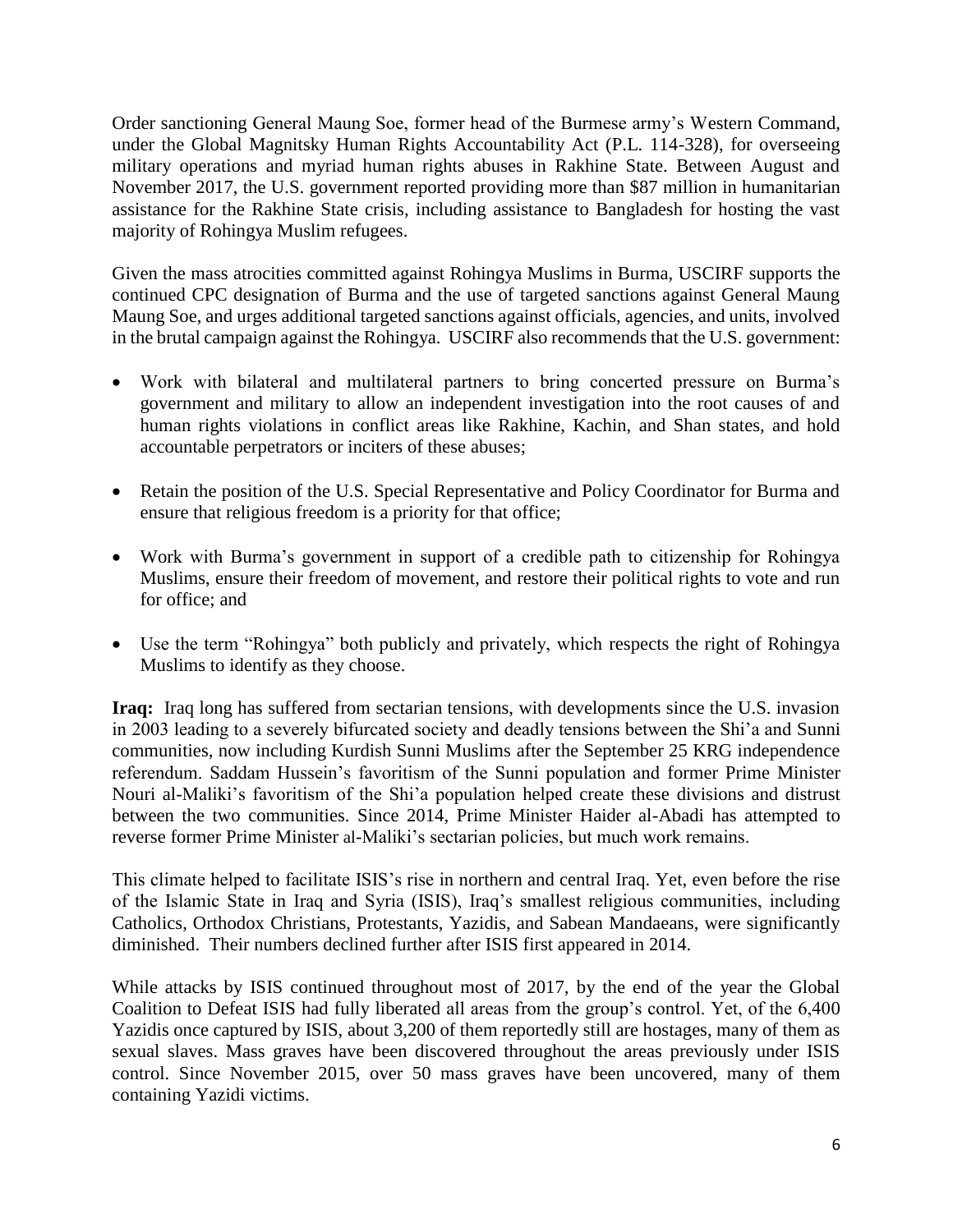On September 21, 2017, after four years of negotiations with the Iraqi government, the UN Security Council approved [UN Security Council Resolution 2379](http://unscr.com/en/resolutions/doc/2379) to authorize a UN investigative team to collect, preserve, and store evidence in Iraq of acts by ISIS that may be war crimes, crimes against humanity, or genocide. The resolution also creates the position of UN Special Adviser to promote accountability for war crimes, crimes against humanity, or genocide committed by ISIS, and to work with survivors in a manner consistent with relevant national laws.

The U.S. government has announced that it will continue to work with the Iraqi government to prevent the reemergence of ISIS or any other violent extremist organization. Additionally, on October 26, 2017, Vice President Mike Pence [announced](https://www.whitehouse.gov/briefings-statements/remarks-vice-president-defense-christians-solidarity-dinner/) that the Department of State will expand funding beyond the UN Development Program (UNDP) and provide direct support through the U.S. Agency for International Development (USAID) for new programs addressing persecuted and displaced religious minority communities.

USCIRF has recommended that ISIS be designated as an "entity of particular concern under P.L. 114-281, the Frank R. Wolf International Religious Freedom Act for particularly severe religious freedom violations. In addition, USIRF recommends that the U.S. government:

- Assist the government of Iraq in swiftly implementing United Nations (UN) Security Council Resolution 2379, which includes the selection of a Special Advisor and establishment of an independent investigative team to support domestic efforts to hold ISIS accountable for its actions in Iraq;
- Provide, in an expeditious manner, U.S. assistance to the most vulnerable communities, especially in minority areas such as predominantly Christian Nineveh Province;
- Prioritize funding for rehabilitation and stabilization for areas liberated from ISIS control to help create conditions to allow displaced communities to return, and to mitigate ethno-sectarian tensions, including credible accountability and transitional justice mechanisms;
- Prioritize working with the Iraqi government to curb sectarian attacks by some elements of the PMF and armed groups that promote a sectarian agenda; and
- Stipulate in all military or security assistance to the Iraqi government and the KRG that security forces be integrated to reflect the country's religious and ethnic diversity, and provide training for recipient units on universal human rights standards and how to treat civilians, particularly religious minorities.

**Syria**: Religious freedom conditions, as well as human rights, remain dire in Syria. The government initially perpetrated atrocities against unarmed civilians. However, as the situation evolved, some groups took up arms opposing the government, with the conflict attracting armed groups from across the region. ISIS, as well as other non-state actors, have committed atrocities, even while the Syrian government is responsible for most of the civilian casualties.

For most of the past year, ISIS carried out mass executions, attacked civilian populations, and kidnapped religious minorities. By year's end, the Global Coalition to Defeat ISIS largely had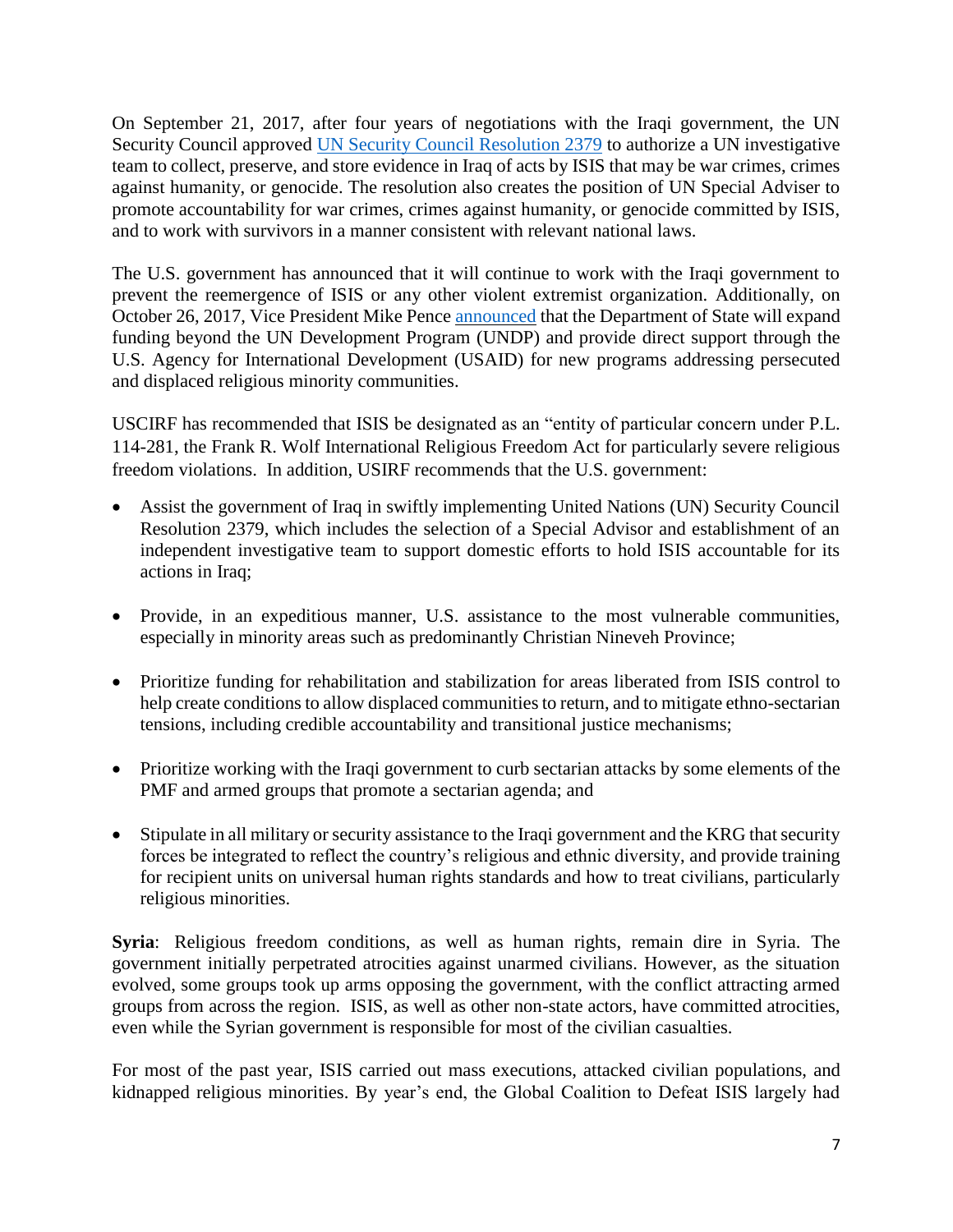defeated the group in Raqqa and Deir-ez-Zor. The year also saw a massive spike in the involvement of the Syrian Local Defense Forces (LDF), militias Iran funded that has been integrated into the Syrian Armed Forces, in sectarian violence targeting Sunni Muslims. Foreign Shi'a fighters recruited by the Iranian Revolutionary Guard Corp (IRGC) from Afghanistan, Pakistan, Iraq, and Lebanon also carried out sectarian attacks on Sunni-dominated areas. Areas held by the armed opposition continued to vary in levels of constriction on religious freedom. The humanitarian consequences of nearly seven years of conflict have been grave. According to the United Nations, as of early 2018 there were almost 6 million Syrian refugees, more than 6.3 million internally displaced persons (IDPs), and more than 470,000 deaths.

USCIRF in 2017 found that due to the collective actions of the al-Assad regime, elements of the armed opposition, and U.S.-designated terrorist groups, Syria merits designation as a "country of particular concern," or CPC, under the International Religious Freedom Act (IRFA), as it has found since 2014. USCIRF also found in 2017 that ISIS merits designation as an "entity of particular concern" (EPC) for religious freedom violations under P.L. 114-281, the Frank R. Wolf International Religious Freedom Act. USCIRF also recommends that the U.S. government:

- Continue to support international efforts to investigate and collect evidence of gross human rights abuses during the conflict, including the UN Human Rights Council-mandated [Independent International Commission of Inquiry \(CoI\)](http://www.ohchr.org/EN/HRBodies/HRC/IICISyria/Pages/IndependentInternationalCommission.aspx) and the UN General Assemblymandated [International, Impartial and Independent Mechanism to Assist in the Investigation](https://www.un.org/ga/search/view_doc.asp?symbol=A/71/L.48)  [and Prosecution of Those Responsible for the Most Serious Crimes in Syria \(IIIM\);](https://www.un.org/ga/search/view_doc.asp?symbol=A/71/L.48)
- Use targeted tools against specific officials and agencies identified as having participated in or being responsible for human rights abuses, including particularly severe violations of religious freedom; these tools include the "specially designated nationals" list maintained by the Treasury Department's Office of Foreign Assets Control, visa denials under section 604(a) of IRFA and the Global Magnitsky Human Rights Accountability Act, and asset freezes under the Global Magnitsky Act;
- Encourage the Global Coalition to Counter ISIS, in its ongoing international meetings, to work to develop measures to protect and assist the region's most vulnerable religious and ethnic minorities, including by increasing immediate humanitarian aid and providing longer-term support in host countries for those who hope to return to their homes post-conflict;
- Initiate an effort among relevant UN agencies, nongovernmental organizations, and likeminded partners among the Global Coalition to Defeat ISIS to fund and develop programs that bolster intra- and interreligious tolerance, alleviate sectarian tensions, and promote respect for religious freedom and related rights, both in neighboring countries and in preparing for a postconflict Syria.

**North Korea**: Freedom of religion or belief does not exist in North Korea. Deifying the Kim family and the state has become a religion unto itself. Those who follow a religion or belief do so at great risk and typically secretly, at times even keeping their faith hidden from their own families to protect them from the collective punishment of "guilt by association" incarcerations in North Korea's notorious political prison camps. In addition to abuses prisoners experience, the overall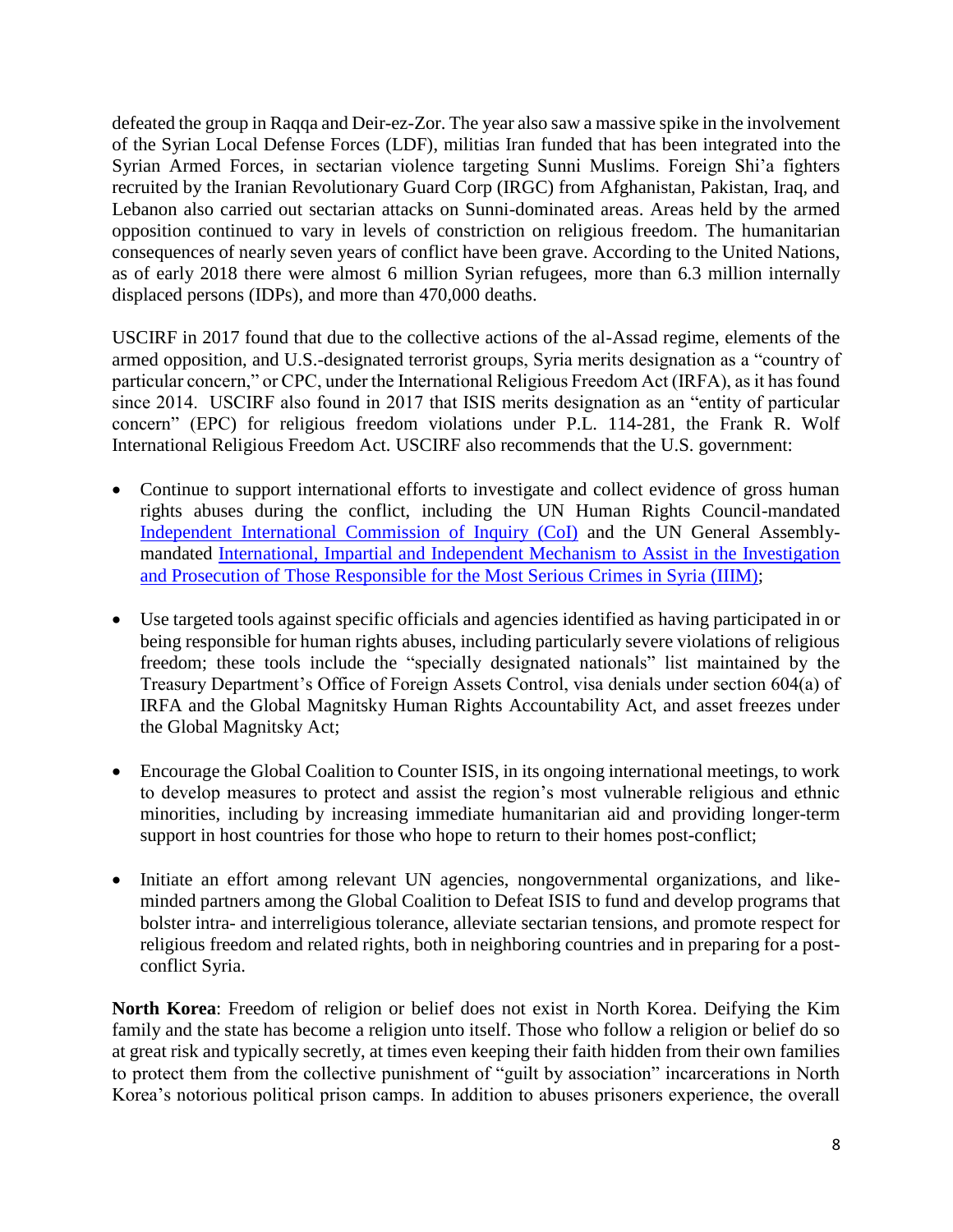human rights situation in North Korea remains bleak, including reports of malnutrition; limited freedom of movement, expression, and access to information; sexual assault; forced labor and enslavement; and enforced disappearances.

North Korean defectors who flee to China are at constant risk, many times falling prey to economic and/or sexual exploitation. North Korean defectors with whom USCIRF met in 2017 confirmed that those North Koreans the Chinese government forcibly repatriate back to North Korea are treated more harshly upon their return if they are believed to be Christians or came into contact with Christianity in China.

In December 2017, the War Crimes Committee of the International Bar Association issued a report about crimes against humanity in North Korea's political prisons. The report noted that "Christians are heavily persecuted and receive especially harsh treatment in prison camps"; prisoners are "tortured and killed on account of their religious affiliation" or for participating in Christian meetings, reading the Bible, or encountering Christianity outside North Korea; and "Christians (or those suspected of being Christians) [are] incarcerated in specific zones within the prison camp at which prisoners were subjected to more severe deprivation."

The U.S. Department of State last redesignated North Korea as a CPC in December 2017. In lieu of prescribing sanctions specific to the CPC designation, the State Department consistently has applied "double-hatted" sanctions against North Korea, in this case extending restrictions under the Jackson-Vanik Amendment of the Trade Act of 1974. Jackson-Vanik originated when Congress sought to pressure communist countries for their human rights violations, and has since been used to deny normal trade relations with countries like North Korea.

In addition to multilateral efforts at the United Nations in 2017, the Administration sought to underscore human rights and related concerns with the North Korean regime. The State Department in August 2017 issued a [fact sheet](https://www.state.gov/j/drl/rls/fs/2017/273647.htm) that noted evidence of starvation, malnutrition, forced labor, and torture in six North Korean political prison camps, and in October 2017, released its third [report](https://www.state.gov/j/drl/rls/275095.htm) on North Korea's human rights abuses and censorship pursuant to the North Korea Sanctions and Policy Enhancement Act of 2016 (P.L. 114-122). The report added seven individuals and three state entities to the list of those responsible for human rights violations and censorship; in total, the three reports have named 42 individuals and entities, including North Korean leader Kim Jong-un. None of the reports specifically mention religious freedom, though in statements for all three reports, the State Department characterized human rights abuses in North Korea as "among the worst in the world."

In addition to continuing the CPC designation for North Korea, USCIRF recommends that the U.S. government should:

• Use targeted tools against specific officials and agencies identified as having participated in or being responsible for human rights abuses, including particularly severe violations of religious freedom; these tools include the North Korea Sanctions and Policy Enhancement Act of 2016, the "specially designated nationals" list maintained by the U.S. Department of the Treasury's Office of Foreign Assets Control, visa denials under section 604(a) of IRFA and the Global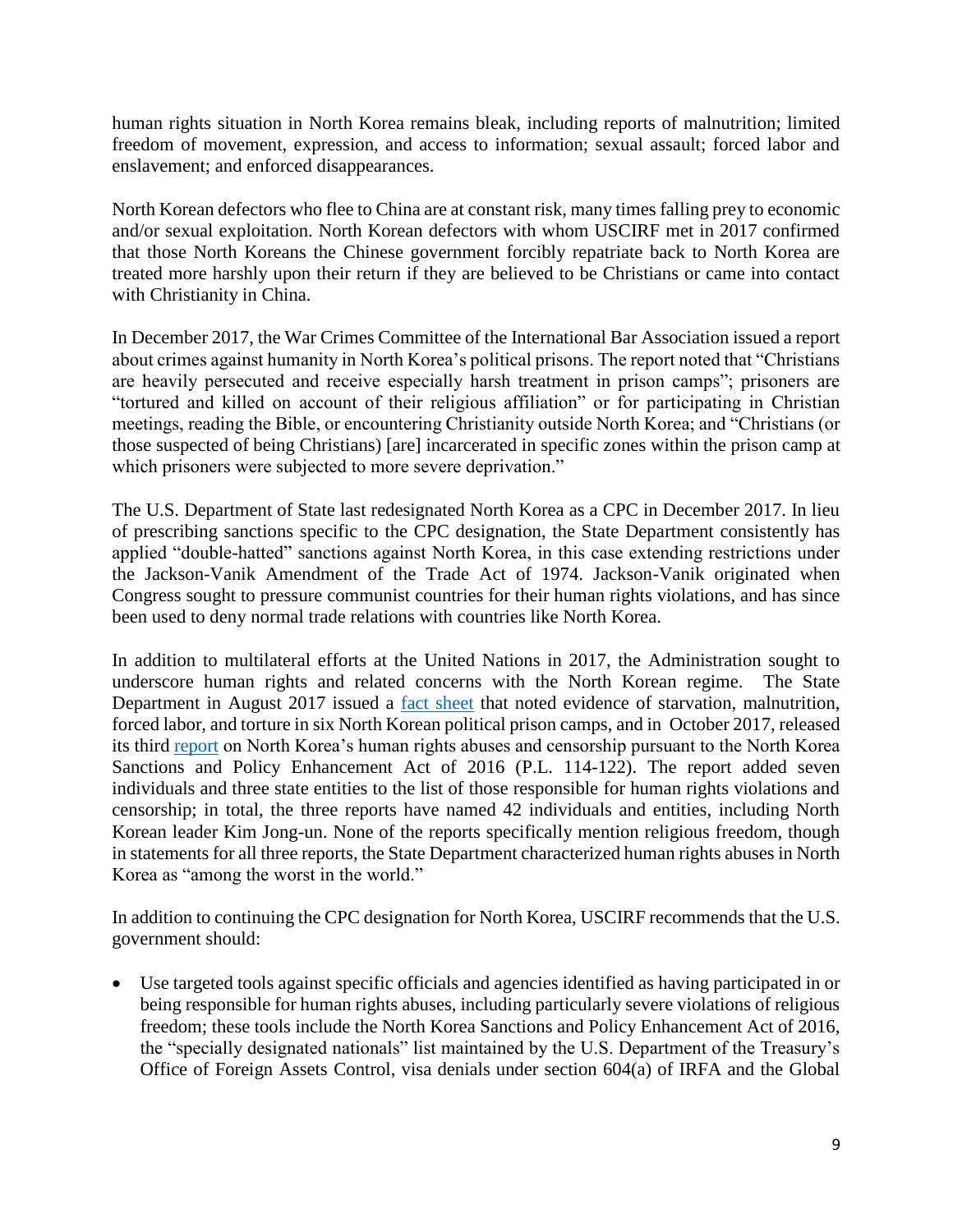Magnitsky Human Rights Accountability Act, asset freezes under the Global Magnitsky Act, and other executive, congressional, or United Nations (UN) action;

- Identify and target with sanctions or other tools individuals or companies outside North Korea who work directly with North Korean human rights violators or benefit from these abuses;
- Call for a follow-up UN inquiry to track the findings of the 2014 report by the UN Commission [of Inquiry on Human Rights in the Democratic People's Republic of Korea \(COI\)](http://www.ohchr.org/EN/HRBodies/HRC/CoIDPRK/Pages/ReportoftheCommissionofInquiryDPRK.aspx) and assess any new developments—particularly with respect to violations of the freedom of religion or belief—and suggest a regularization of such analysis similar to and in coordination with the Universal Periodic Review process;
- Maintain the Special Envoy for North Korean Human Rights Issues as a full-time position at the U.S. Department of State and ensure that religious freedom is a priority for that office; and
- Expand existing radio programming transmitted into North Korea and along the border, as well as the dissemination of other forms of information technology, such as mobile phones, thumb drives, and DVDs, and improved Internet access so North Koreans have greater access to independent sources of information;

## **Early Warnings**

In order to prevent mass atrocities, it is imperative to focus on long-telegraphed signs of potential mass atrocities as soon as possible. In China, both Uyghur Muslims in Xinjiang and Buddhists in Tibet are at risk. The Chinese government increasingly is repressing members of both communities, each of which has different religious, ethnic, and cultural characteristics. Each has reacted distinctively to this repression, with some Tibetans self-immolating and a small number of Uyghur Muslims responding with violence. And in the Central African Republic, Muslims are being displaced in a country fractured along religious lines.

Uighur Muslims**:** The Chinese government has long restricted Uighur Muslims' religious activity, including banning Uighurs from fasting during Ramadan, prohibiting children under 18 from going to mosques, monitoring phones for religious content, and confiscating prayer mats and Qur'ans. In 2017, authorities in the Xinjiang Uighur Autonomous Region imposed intrusive new restrictions on Uighurs, including profiling them at newly built armed checkpoints and police stations; limiting their travel within and outside of China; and using GPS systems, facial and iris recognition, DNA sampling, and voice pattern sampling to track them. The regional government also identified 15 types of "extremist" behavior, such as wearing an "abnormal" beard, wearing a veil, or following halal practices, and it banned the use of certain Islamic names by children under 16. During Ramadan 2017, authorities embedded Party cadres in Uighur homes to ensure that Muslims did not fast or pray.

The Chinese government also has taken unprecedented steps to round up Uighur Muslims both at home and abroad and force them into so-called "reeducation camps:" thousands reportedly have been sent to these government-run camps. Beijing also has ordered Uighur students studying abroad to return to their hometowns, in some cases detaining students' family members in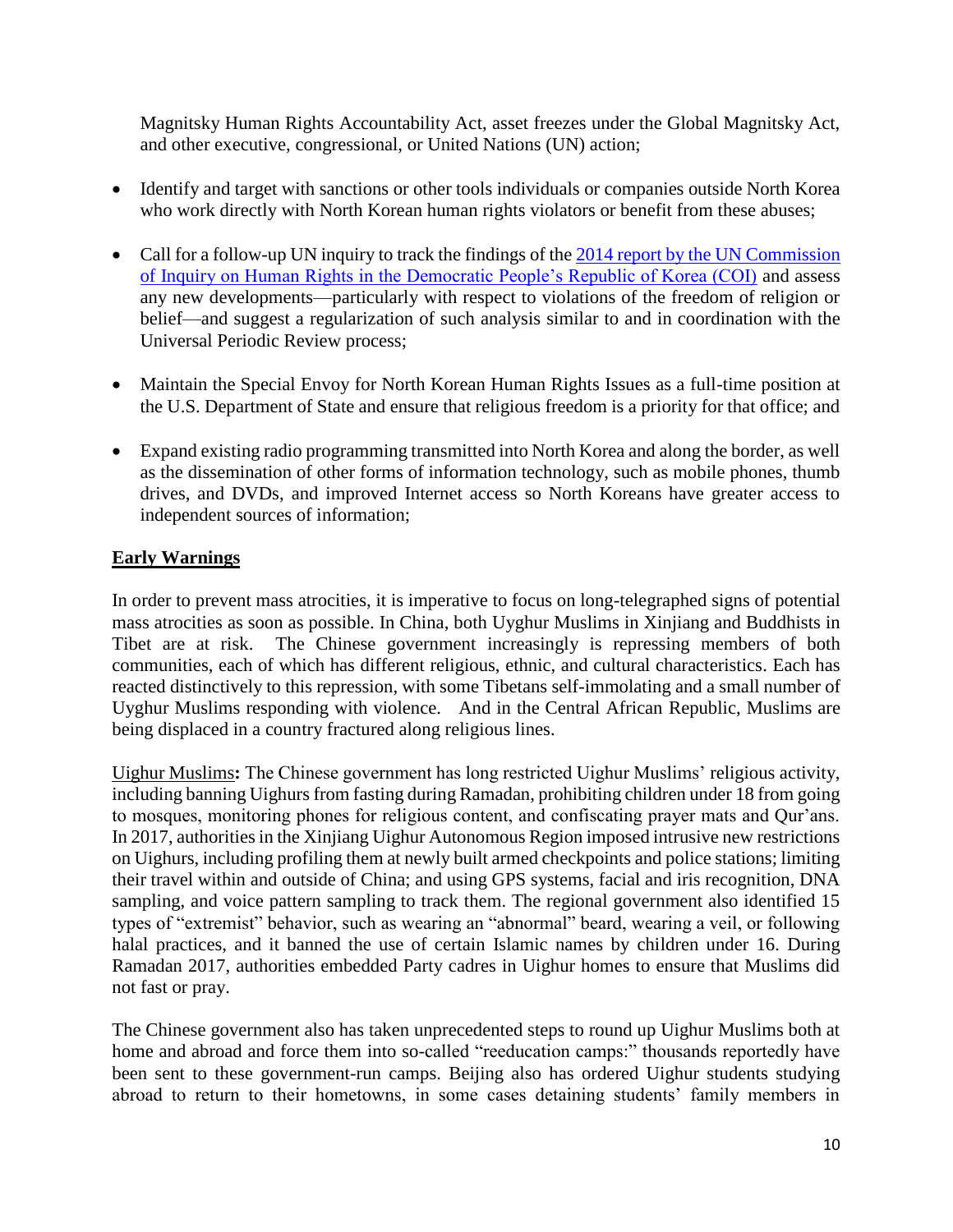Xinjiang. Citing the need to investigate their political views, authorities disappeared or jailed some students upon their return. The government also regularly targets Uighur advocates abroad and their families in China. In July 2017, Italian police detained Dolkun Isa—a German citizen originally from Xinjiang and current president of the Munich-based World Uyghur Congress—on his way to speak before the Italian Senate about the Chinese government's restrictions against the Uighur people; police released him after several hours. In October 2017, Chinese officials reportedly had detained as many as 30 relatives of Rebiya Kadeer, a prominent leader among the Uighur people and a former political prisoner.

Uighur Muslim prisoners commonly receive unfair trials and harsh treatment in prison. Wellknown Uighur scholar Ilham Tohti currently is serving a life sentence after being found guilty in 2014 of separatism in a two-day trial that human rights advocates called a sham. Gulmira Imin, who was a local government employee at the time of her arrest, also continues to serve a life sentence for her alleged role organizing protests in the regional capital, Urumqi, in July 2009—an allegation she denies. Throughout the year, USCIRF advocated on behalf of Ms. Imin as part of the Commission's [Religious Prisoners of Conscience Project.](http://www.uscirf.gov/uscirfs-religious-prisoners-conscience-project)

Tibetan Buddhists**:** The Chinese government implements countless restrictions on Tibetan Buddhism and Tibetans' peaceful religious activity, implementing these restrictions in the Tibetan Autonomous Region and in Tibetan areas of other provinces. These restrictions include: reeducation campaigns; extensive surveillance – through for example, security forces and closedcircuit television, internet and mobile phone monitoring; official presence in monasteries; monitoring the training, assembly, publications, selection, education, and speeches of Tibetan Buddhist religious leaders; canceling previously permitted festivals; restricting travel; imposing intrusive restrictions on private religious practice; and prohibiting children from participating in religious activity. The government also quickly suppresses any perceived religious dissent, including through firing at unarmed people.

The Chinese government seeks to strike at the heart of Tibetan Buddhism by attacking the Tibetan religious and educational institute of Larung Gar, the largest Tibetan Buddhist institute in the world which is located in Sichuan Province. In 2017, the government imposed new restrictions and checkpoint and installed Party cadres in top positions to oversee so-called "patriotic education" classes. Through June 2017, the government destroyed more than 4,700 structures, including homes, and evicted more than 4,800 monks and nuns. In August 2017, authorities commenced another phase of similar demolitions and evictions at the Yachen Gar Buddhist Center. Authorities reportedly had plans to demolish approximately 2,000 homes and expel 2,000 monks and nuns from Yachen Gar.

Authorities in 2017 confiscated Tibetans' passports and regularly refused to issue them new ones, partly to restrict their travel to attend religious ceremonies and celebrations overseas. The Chinese government accuses the Dalai Lama of blasphemy and "splittism" and cracks down on anyone suspected of so-called separatist activities. Monks and nuns who refuse to denounce the Dalai Lama or pledge loyalty to Beijing have been expelled from their monasteries, imprisoned, and tortured. During 2017, authorities released several Tibetans from prison before they served their full sentences; however, many others continue to languish in prison. Renowned Tibetan language advocate Tashi Wangchuk faced a one-day trial in January 2018 connected to his March 2016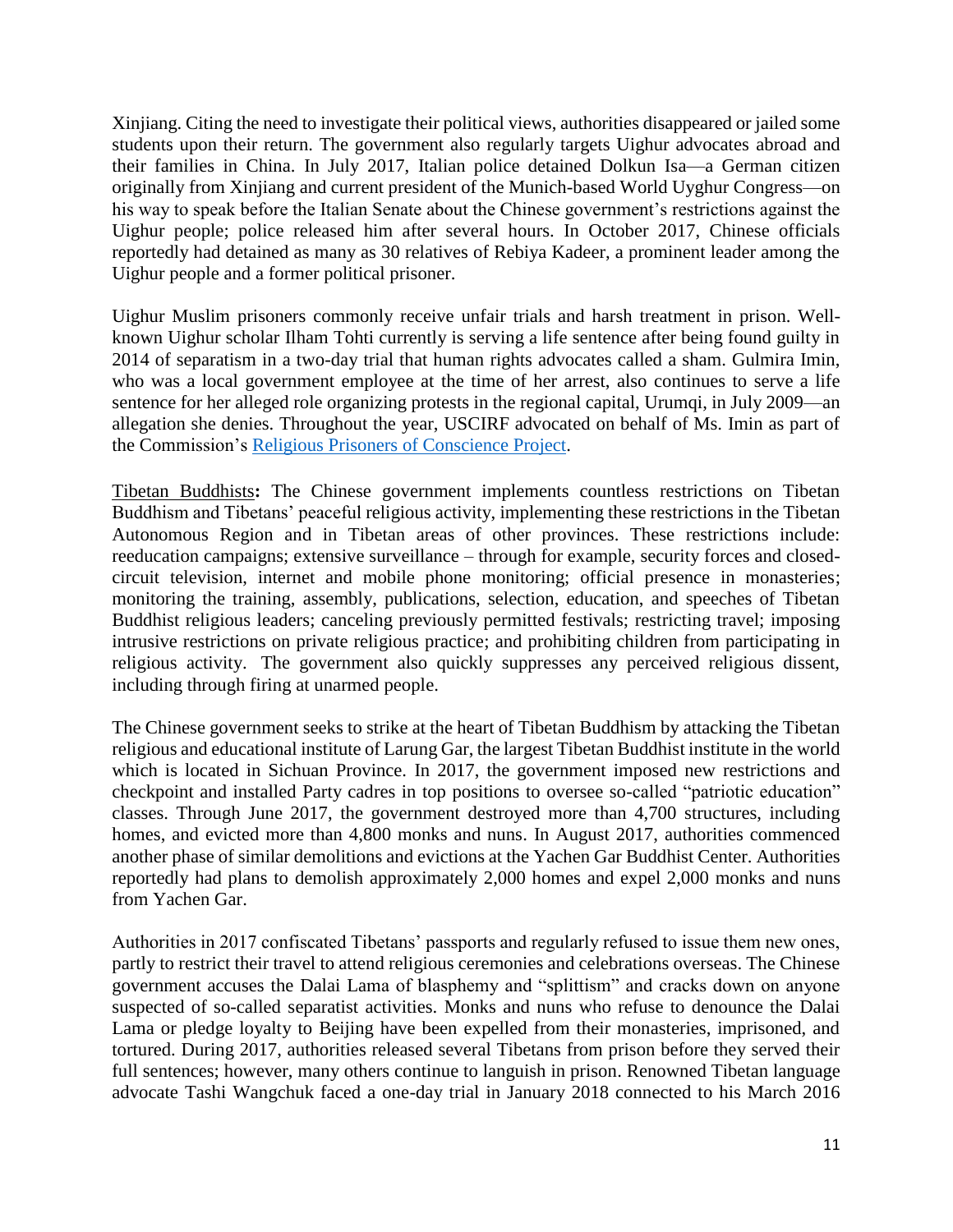arrest and January 2017 indictment on separatism charges; the judge did not issue a verdict, but Mr. Tashi could face up to 15 years in prison. Another prisoner of conscience whose whereabouts have been a secret for more than two decades is Gedhun Choekyi Nyima. Selected by the Dalai Lama at the age of six as the 11th Panchen Lama, Gedhun holds the second-highest position in Tibetan Buddhism. Throughout the year, USCIRF advocated on behalf of the Panchen Lama as part of the Commission's [Religious Prisoners of Conscience Project.](http://www.uscirf.gov/uscirfs-religious-prisoners-conscience-project) Representative McGovern has been working on behalf of the Panchen Lama as part of the Tom Lantos Human Rights Commission's Defending Freedoms Project.

In protest of repressive government policies, at least 152 Tibetans have self-immolated since February 2009, including two Tibetan monks, Tenga and Jamyang Losal, who both died in 2017 from injuries related to their self-immolations.

Muslims in the Central African Republic**:** The Central African Republic (CAR) remains violent, fragile, and fractured along religious lines. In 2017, targeted killings based on religious identity escalated in the center and east of the country. Violence was reminiscent of the extensive killing and displacement of Muslims that took place in 2014; armed groups especially targeted the ethnoreligious minority Peuhl population. In early August, then-United Nations (UN) Emergency Relief Coordinator Stephen O'Brien warned that the early signs of genocide are present in CAR. Militias that formed along opposing Muslim and Christian lines killed individuals based on their religious identity and displaced tens of thousands. More than one million Central Africans were displaced as of late 2017, the highest number since 2014. CAR's Muslim population remains disproportionately displaced, with 80 percent of that community having been driven from the country. In the western part of the country, some Muslims cannot practice their faith, move freely, or equally access services.

## **Next Steps**

This testimony highlights cases of mass atrocities which governments and nonstate actors have perpetrated against members of religious minority communities, and makes recommendations to the U.S. government. Hopefully, this testimony has made the case for prioritizing religious freedom and that not prioritizing this freedom comes with great cost.

It is evident that the U.S. government needs to pay more attention to preventing mass atrocities and directing more resources to these atrocities. Today's hearing, and the hearings that follow are a good step. More needs to be done especially in Burma, Iraq, Syria, and North Korea. It also is important to direct attention and actions to situations that present atrocity risks, such as the plight of Tibetan Buddhists and Uyghur Muslims in China and the conflict and displacement of Muslims in the Central African Republic. While not underestimating the difficulty of such efforts, it is important to work to create political will where it is lacking and overcome compassion fatigue due to the number of crises and the difficulties in responding.

USCIRF would be pleased to work with Congress and others to address and prevent atrocities. Below are some suggested steps which I hope will be explored in future Congressional discussions and hearings.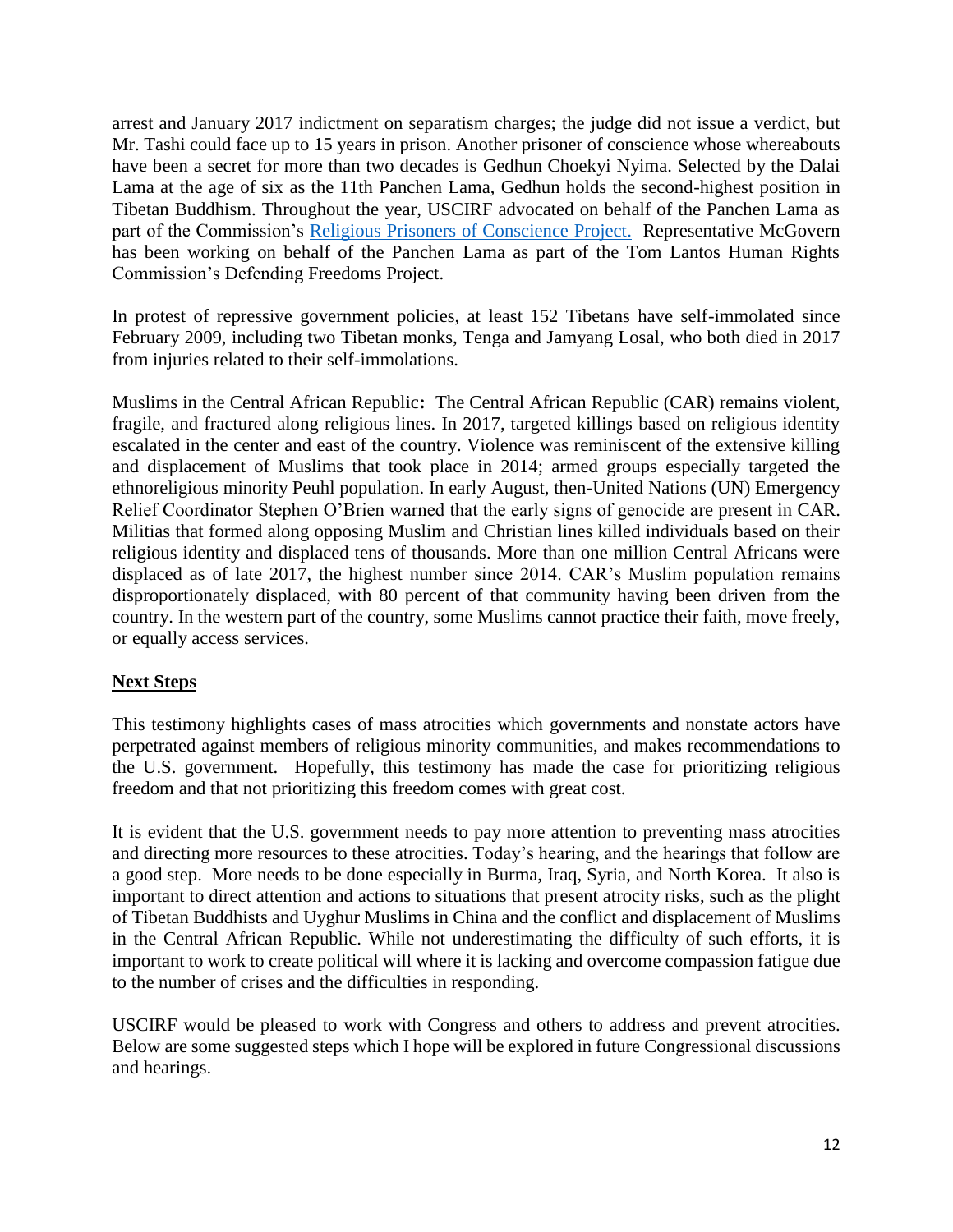The Protection and Promotion of Religious Freedom Needs to be a Key Factor in a Mass Atrocity Prevention Framework: Members of religious minority communities provide a rich target for perpetrators of mass atrocities. The violations that take place destabilize nations and regions, through increased conflicts, political instability, restrictions on a range of rights, and violent extremism, thereby posing challenges to U.S. interests worldwide. In fact, almost all of the conflicts that top the U.S. foreign policy agenda involve either religious conflicts that threaten to destabilize societies or a state-sponsored religion or ideology that is used to suppress human liberty.

Along with being a fundamental human right, religious freedom correlates with stability, accountable governments, strong economies, and vibrant civil societies. As such, the promotion and protection of religious freedom should be as a key factor in mass atrocity prevention efforts as well as U.S. national security, counterterrorism, conflict prevention and mitigation and democracy promotion strategies. To this end, USCIRF recommends that Congress should:

- Use its bully pulpit to highlight and promote the importance of religious freedom and the prevention of mass atrocities by holding hearings (such as this one) and speaking about these issues in Congress, with Members' constituents, and when abroad.
- Pass legislation that focuses on preventing and responding to mass atrocities, including: H.R. 390, the Iraq and Syria Genocide Emergency Relief and Accountability Act of 2017, which would focus on stabilization and peace-building in Iraq and Syria; S. 1158/H.R. 3030, the Elie Wiesel Genocide and Atrocities Prevention Act of 2017, which would enhance the U.S. government's capabilities to prevent, mitigate, and respond to these atrocities; H.R. 1677, Caesar Syria Civilian Protection Act of 2017, which would impose sanctions on persons responsible for or complicit in human rights abuses in Syria; S. 905, the Syrian War Crimes Accountability Act, which would require a report on, and authorizes technical assistance for, accountability for war crimes, crimes against humanity, and genocide in Syria; S. 1118, The North Korean Human Rights Act of 2017,which would promote human rights in North Korea by providing access to information to its citizens; H.R. 1872/S. 821, the Reciprocal Access to Tibet Act of 2017, which would deny entry into the United States for Chinese government officials responsible for creating or administering restrictions on U.S. government officials, journalists, independent observers, and tourists seeking to travel to Tibetan areas.
- Engage with the State Department, USAID, and other entities to prioritize programs that develop and disseminate educational and teacher training materials on international human rights and religious freedom standards, with a particular focus on countries with a history or risk of atrocities and with public and private education systems that promote religious intolerance and extremism.
- Urge the National Endowment for Democracy and other entities that receive federal funding to solicit competitive proposals on specific international religious freedom and atrocity prevention programming.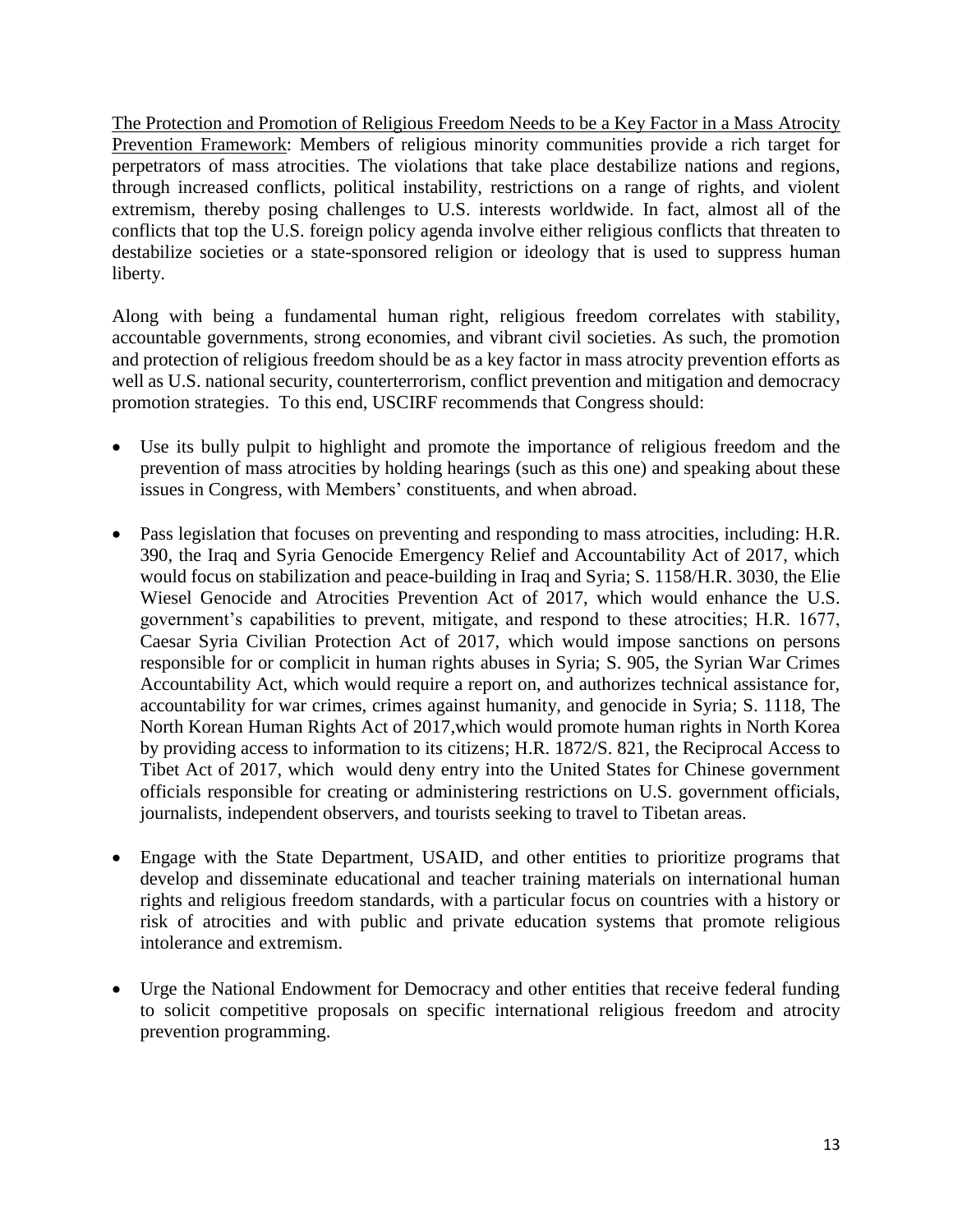- Send regular Congressional delegations focused on religious freedom and related human rights and the prevention of mass atrocities to targeted countries and request to visit areas deeply impacted by severe religious freedom abuses by the government or non-state actors.
- Advocate on behalf of individual prisoners of conscience and persons whom a government has detained or disappeared, as well as their family members.
- Hold governments accountable by linking improvements in religious freedom to U.S. assistance;
- Fund initiatives that help integrate members of minority religious communities into judicial, law enforcement and security services, and assist those fleeing violence and persecution.
- Implement initiatives that discourage U.S. allies, such as Saudi Arabia, from supporting extremism, including by ceasing the exportation of extremist textbooks, and support programs that counter extremist propaganda and hatred.

Adopt an All-of-Government Approach to Prevent and Respond to Mass Atrocities: USCIRF has supported an all-of-government approach to the promotion of religious freedom as the most effective way to address violations and promote this essential right. Such an approach also is needed to prevent and, failing prevention, respond to atrocities beyond our borders. Yet, there is no consensus about when, how, and under what circumstances prevention should be pursued. In addition, the responsibility to address this issue is fragmented in both Congress and the Executive Branch, with jurisdiction in multiple Congressional committees and many departments and sections of the federal government. On the executive branch side, the administration should ensure that a mechanism, such as the Atrocities Prevention Board, exists and is operating to coordinate the disparate agency actors.

Use Targeted Sanctions Tools: Because public shaming has a key role to play to help hold accountable those individuals responsible for violating freedom of religion or belief and other human rights and perpetrating mass atrocities, I draw attention to two tools: the Global Magnitsky Act and the Designated Persons List for Particularly Severe Violations of Religious Freedom included in P.L. 114-281, The Frank R. Wolf International Religious Freedom Act.

- Designated Persons List for Particularly Severe Violations of Religious Freedom: P.L. 114- 281 directs the Secretary of State, in coordination with the Ambassador at Large and in consultation with relevant government and nongovernment experts to establish and maintain a list of foreign individuals to whom a U.S. consular post has denied a visa on grounds of particularly severe violations of religious freedom, or who are subject to financial sanctions, or other measures, for particularly severe violations of religious freedom. It law also requires the Secretary to submit to Congress a report that contains the list required under this subsection and a description of the actions taken; and requires updates to the report every 180 days thereafter and as new information becomes available.
- The Global Magnitsky Human Rights Accountability Act: This Act gives the United States a powerful accountability tool by authorizing the President to impose U.S. entry and property